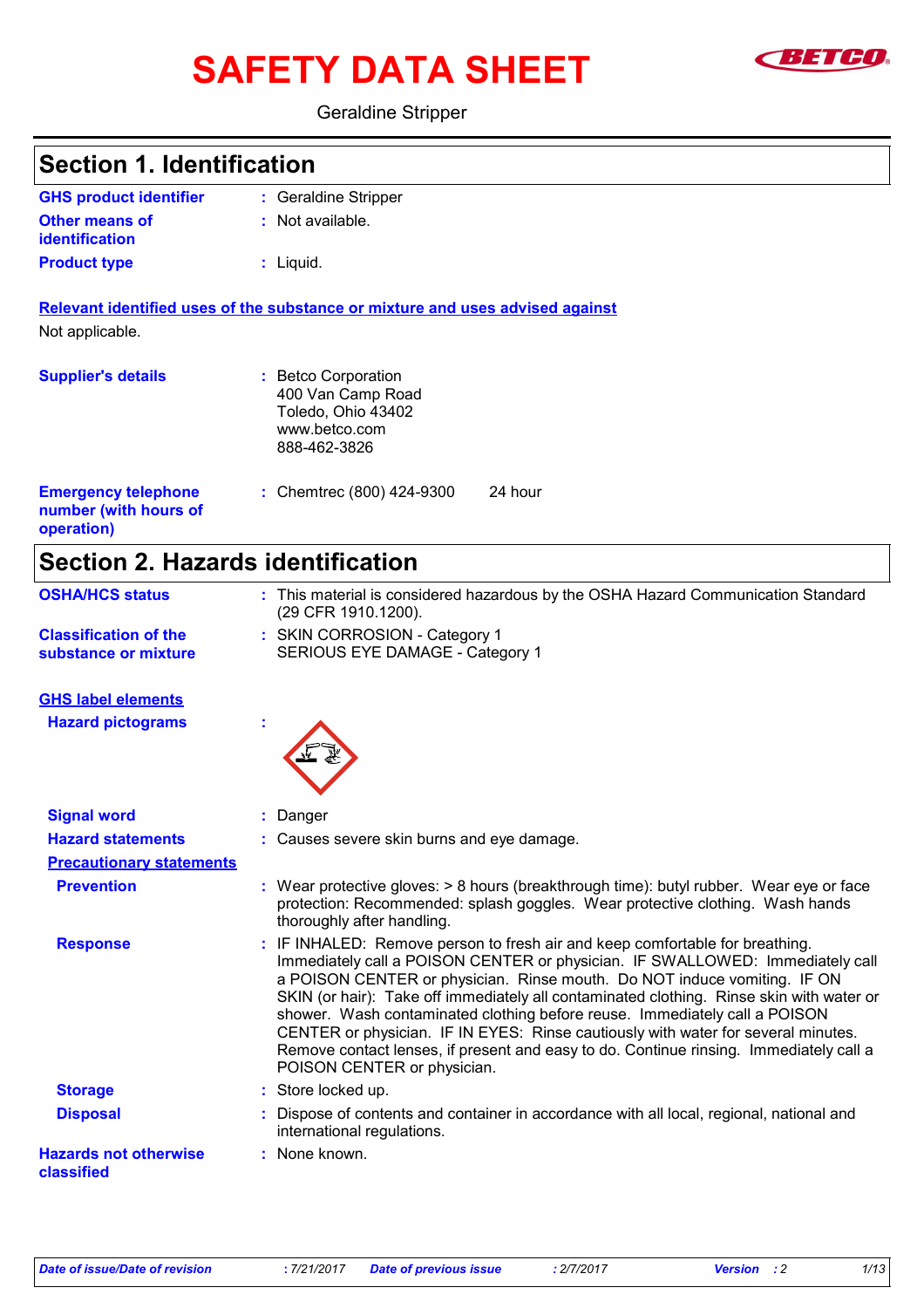## **Section 3. Composition/information on ingredients**

#### **Other means of identification Substance/mixture**

**:** Mixture

**:** Not available.

#### **CAS number/other identifiers**

| <b>CAS number</b>   | : Not applicable. |
|---------------------|-------------------|
| <b>Product code</b> | : 104             |

| Ingredient name                     | $\frac{9}{6}$ | <b>CAS number</b> |
|-------------------------------------|---------------|-------------------|
| sodium hydroxide                    | I≥3 - <5      | 1310-73-2         |
| 2-butoxyethanol                     | $\geq 3 - 5$  | 111-76-2          |
| l 2-aminoethanol                    | 21 - <3       | 141-43-5          |
| Silicic acid, sodium salt           | $ 21 - 53$    | 1344-09-8         |
| Fatty acids, tall-oil, sodium salts | 21 - <3       | 61790-45-2        |
| sodium xylenesulphonate             | $ 21 - 53 $   | 1300-72-7         |

Any concentration shown as a range is to protect confidentiality or is due to batch variation.

**There are no additional ingredients present which, within the current knowledge of the supplier and in the concentrations applicable, are classified as hazardous to health or the environment and hence require reporting in this section.**

**Occupational exposure limits, if available, are listed in Section 8.**

### **Section 4. First aid measures**

#### **Description of necessary first aid measures**

| <b>Eye contact</b>                                 | : Get medical attention immediately. Call a poison center or physician. Immediately flush<br>eyes with plenty of water, occasionally lifting the upper and lower eyelids. Check for and<br>remove any contact lenses. Continue to rinse for at least 10 minutes. Chemical burns<br>must be treated promptly by a physician.                                                                                                                                                                                                                                                                                                                                                                                                                                                                                                                                                                                  |
|----------------------------------------------------|--------------------------------------------------------------------------------------------------------------------------------------------------------------------------------------------------------------------------------------------------------------------------------------------------------------------------------------------------------------------------------------------------------------------------------------------------------------------------------------------------------------------------------------------------------------------------------------------------------------------------------------------------------------------------------------------------------------------------------------------------------------------------------------------------------------------------------------------------------------------------------------------------------------|
| <b>Inhalation</b>                                  | : Get medical attention immediately. Call a poison center or physician. Remove victim to<br>fresh air and keep at rest in a position comfortable for breathing. If it is suspected that<br>fumes are still present, the rescuer should wear an appropriate mask or self-contained<br>breathing apparatus. If not breathing, if breathing is irregular or if respiratory arrest<br>occurs, provide artificial respiration or oxygen by trained personnel. It may be<br>dangerous to the person providing aid to give mouth-to-mouth resuscitation. If<br>unconscious, place in recovery position and get medical attention immediately. Maintain<br>an open airway. Loosen tight clothing such as a collar, tie, belt or waistband. In case of<br>inhalation of decomposition products in a fire, symptoms may be delayed. The exposed<br>person may need to be kept under medical surveillance for 48 hours. |
| <b>Skin contact</b>                                | : Get medical attention immediately. Call a poison center or physician. Flush<br>contaminated skin with plenty of water. Remove contaminated clothing and shoes.<br>Wash contaminated clothing thoroughly with water before removing it, or wear gloves.<br>Continue to rinse for at least 10 minutes. Chemical burns must be treated promptly by a<br>physician. Wash clothing before reuse. Clean shoes thoroughly before reuse.                                                                                                                                                                                                                                                                                                                                                                                                                                                                           |
| <b>Ingestion</b>                                   | : Get medical attention immediately. Call a poison center or physician. Wash out mouth<br>with water. Remove dentures if any. Remove victim to fresh air and keep at rest in a<br>position comfortable for breathing. If material has been swallowed and the exposed<br>person is conscious, give small quantities of water to drink. Stop if the exposed person<br>feels sick as vomiting may be dangerous. Do not induce vomiting unless directed to do<br>so by medical personnel. If vomiting occurs, the head should be kept low so that vomit<br>does not enter the lungs. Chemical burns must be treated promptly by a physician.<br>Never give anything by mouth to an unconscious person. If unconscious, place in<br>recovery position and get medical attention immediately. Maintain an open airway.<br>Loosen tight clothing such as a collar, tie, belt or waistband.                          |
| Most important symptoms/effects, acute and delayed |                                                                                                                                                                                                                                                                                                                                                                                                                                                                                                                                                                                                                                                                                                                                                                                                                                                                                                              |
| <b>Dotantial goute health offects</b>              |                                                                                                                                                                                                                                                                                                                                                                                                                                                                                                                                                                                                                                                                                                                                                                                                                                                                                                              |

| <b>Potential acute health effects</b> |            |                                                     |            |                    |      |
|---------------------------------------|------------|-----------------------------------------------------|------------|--------------------|------|
| Eye contact                           |            | : Causes serious eye damage.                        |            |                    |      |
| <b>Inhalation</b>                     |            | : No known significant effects or critical hazards. |            |                    |      |
| Date of issue/Date of revision        | :7/21/2017 | <b>Date of previous issue</b>                       | : 2/7/2017 | <b>Version</b> : 2 | 2/13 |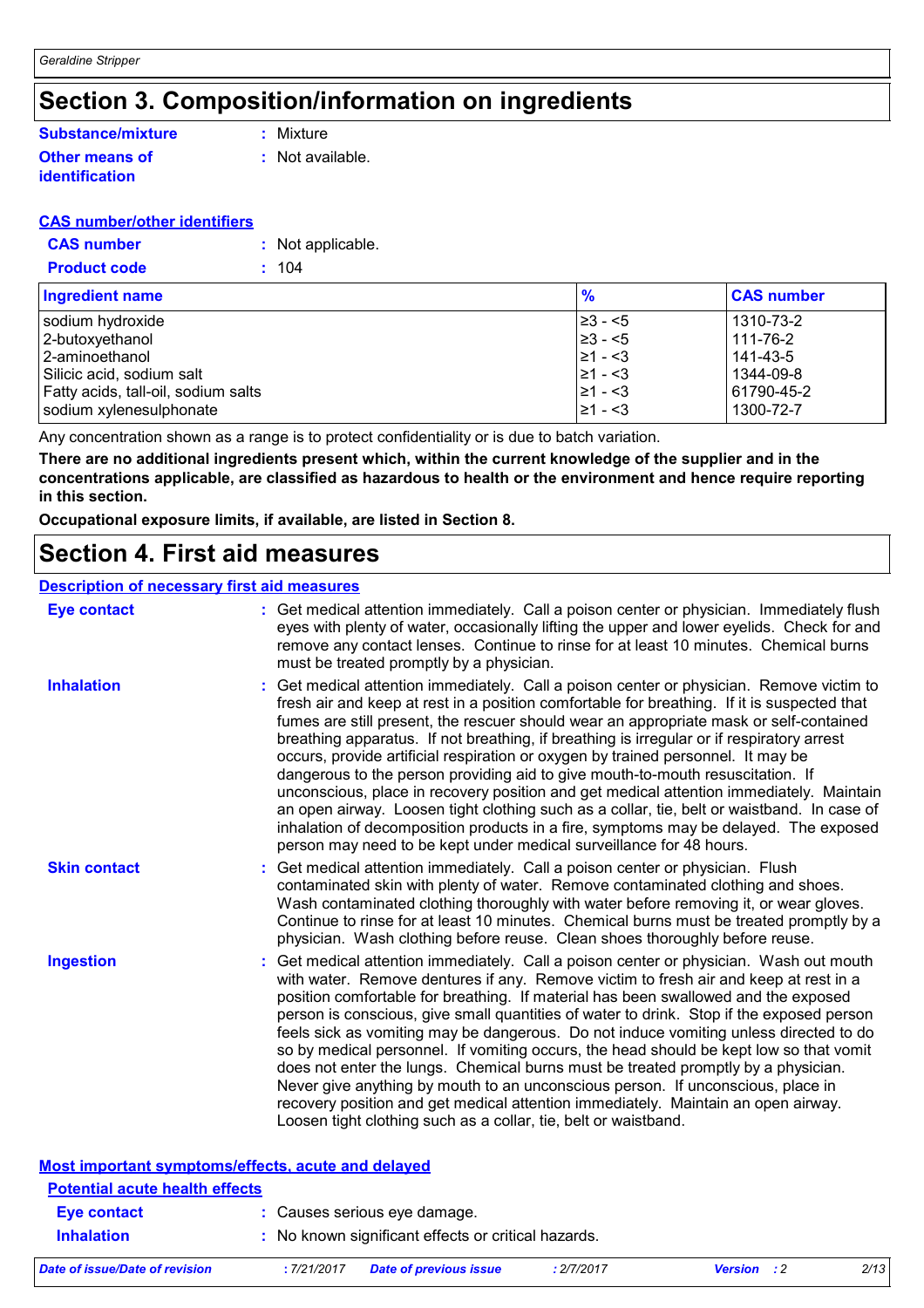# **Section 4. First aid measures**

| <b>Skin contact</b>                 | : Causes severe burns.                                                                                                                                                                                                                                                                                                                                                                                          |
|-------------------------------------|-----------------------------------------------------------------------------------------------------------------------------------------------------------------------------------------------------------------------------------------------------------------------------------------------------------------------------------------------------------------------------------------------------------------|
| <b>Ingestion</b>                    | : No known significant effects or critical hazards.                                                                                                                                                                                                                                                                                                                                                             |
| <b>Over-exposure signs/symptoms</b> |                                                                                                                                                                                                                                                                                                                                                                                                                 |
| <b>Eye contact</b>                  | : Adverse symptoms may include the following:<br>pain<br>watering<br>redness                                                                                                                                                                                                                                                                                                                                    |
| <b>Inhalation</b>                   | : No specific data.                                                                                                                                                                                                                                                                                                                                                                                             |
| <b>Skin contact</b>                 | : Adverse symptoms may include the following:<br>pain or irritation<br>redness<br>blistering may occur                                                                                                                                                                                                                                                                                                          |
| <b>Ingestion</b>                    | : Adverse symptoms may include the following:<br>stomach pains                                                                                                                                                                                                                                                                                                                                                  |
|                                     | <u>Indication of immediate medical attention and special treatment needed, if necessary</u>                                                                                                                                                                                                                                                                                                                     |
| <b>Notes to physician</b>           | : In case of inhalation of decomposition products in a fire, symptoms may be delayed.<br>The exposed person may need to be kept under medical surveillance for 48 hours.                                                                                                                                                                                                                                        |
| <b>Specific treatments</b>          | : No specific treatment.                                                                                                                                                                                                                                                                                                                                                                                        |
| <b>Protection of first-aiders</b>   | : No action shall be taken involving any personal risk or without suitable training. If it is<br>suspected that fumes are still present, the rescuer should wear an appropriate mask or<br>self-contained breathing apparatus. It may be dangerous to the person providing aid to<br>give mouth-to-mouth resuscitation. Wash contaminated clothing thoroughly with water<br>before removing it, or wear gloves. |
|                                     |                                                                                                                                                                                                                                                                                                                                                                                                                 |

#### **See toxicological information (Section 11)**

# **Section 5. Fire-fighting measures**

| <b>Extinguishing media</b>                               |                                                                                                                                                                                                     |
|----------------------------------------------------------|-----------------------------------------------------------------------------------------------------------------------------------------------------------------------------------------------------|
| <b>Suitable extinguishing</b><br>media                   | : Use an extinguishing agent suitable for the surrounding fire.                                                                                                                                     |
| <b>Unsuitable extinguishing</b><br>media                 | : None known.                                                                                                                                                                                       |
| <b>Specific hazards arising</b><br>from the chemical     | : In a fire or if heated, a pressure increase will occur and the container may burst.                                                                                                               |
| <b>Hazardous thermal</b><br>decomposition products       | : Decomposition products may include the following materials:<br>carbon dioxide<br>carbon monoxide<br>nitrogen oxides<br>sulfur oxides<br>metal oxide/oxides                                        |
| <b>Special protective actions</b><br>for fire-fighters   | : Promptly isolate the scene by removing all persons from the vicinity of the incident if<br>there is a fire. No action shall be taken involving any personal risk or without suitable<br>training. |
| <b>Special protective</b><br>equipment for fire-fighters | : Fire-fighters should wear appropriate protective equipment and self-contained breathing<br>apparatus (SCBA) with a full face-piece operated in positive pressure mode.                            |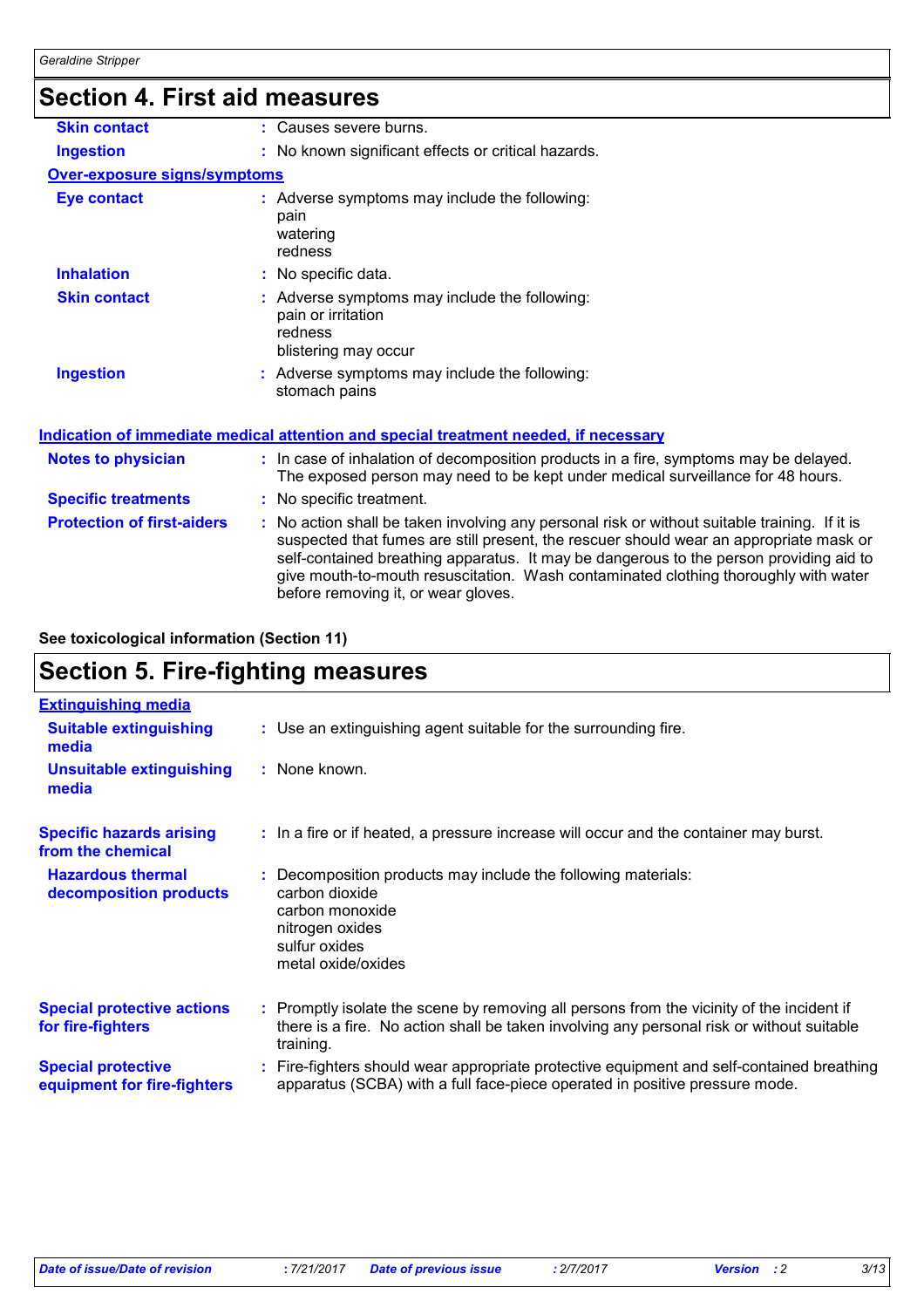# **Section 6. Accidental release measures**

|                                                              | Personal precautions, protective equipment and emergency procedures                                                                                                                                                                                                                                                                                                                                                                                                                                                                                                                                                                                                                                        |
|--------------------------------------------------------------|------------------------------------------------------------------------------------------------------------------------------------------------------------------------------------------------------------------------------------------------------------------------------------------------------------------------------------------------------------------------------------------------------------------------------------------------------------------------------------------------------------------------------------------------------------------------------------------------------------------------------------------------------------------------------------------------------------|
| For non-emergency<br>personnel                               | : No action shall be taken involving any personal risk or without suitable training.<br>Evacuate surrounding areas. Keep unnecessary and unprotected personnel from<br>entering. Do not touch or walk through spilled material. Do not breathe vapor or mist.<br>Provide adequate ventilation. Wear appropriate respirator when ventilation is<br>inadequate. Put on appropriate personal protective equipment.                                                                                                                                                                                                                                                                                            |
| For emergency responders :                                   | If specialized clothing is required to deal with the spillage, take note of any information in<br>Section 8 on suitable and unsuitable materials. See also the information in "For non-<br>emergency personnel".                                                                                                                                                                                                                                                                                                                                                                                                                                                                                           |
| <b>Environmental precautions</b>                             | : Avoid dispersal of spilled material and runoff and contact with soil, waterways, drains<br>and sewers. Inform the relevant authorities if the product has caused environmental<br>pollution (sewers, waterways, soil or air).                                                                                                                                                                                                                                                                                                                                                                                                                                                                            |
| <b>Methods and materials for containment and cleaning up</b> |                                                                                                                                                                                                                                                                                                                                                                                                                                                                                                                                                                                                                                                                                                            |
| <b>Small spill</b>                                           | : Stop leak if without risk. Move containers from spill area. Dilute with water and mop up<br>if water-soluble. Alternatively, or if water-insoluble, absorb with an inert dry material and<br>place in an appropriate waste disposal container. Dispose of via a licensed waste<br>disposal contractor.                                                                                                                                                                                                                                                                                                                                                                                                   |
| <b>Large spill</b>                                           | Stop leak if without risk. Move containers from spill area. Approach release from<br>upwind. Prevent entry into sewers, water courses, basements or confined areas. Wash<br>spillages into an effluent treatment plant or proceed as follows. Contain and collect<br>spillage with non-combustible, absorbent material e.g. sand, earth, vermiculite or<br>diatomaceous earth and place in container for disposal according to local regulations<br>(see Section 13). Dispose of via a licensed waste disposal contractor. Contaminated<br>absorbent material may pose the same hazard as the spilled product. Note: see<br>Section 1 for emergency contact information and Section 13 for waste disposal. |

## **Section 7. Handling and storage**

| <b>Protective measures</b>                                                       | : Put on appropriate personal protective equipment (see Section 8). Do not get in eyes or<br>on skin or clothing. Do not breathe vapor or mist. Do not ingest. If during normal use<br>the material presents a respiratory hazard, use only with adequate ventilation or wear<br>appropriate respirator. Keep in the original container or an approved alternative made<br>from a compatible material, kept tightly closed when not in use. Keep away from acids.<br>Empty containers retain product residue and can be hazardous. Do not reuse container. |
|----------------------------------------------------------------------------------|------------------------------------------------------------------------------------------------------------------------------------------------------------------------------------------------------------------------------------------------------------------------------------------------------------------------------------------------------------------------------------------------------------------------------------------------------------------------------------------------------------------------------------------------------------|
| <b>Advice on general</b><br>occupational hygiene                                 | : Eating, drinking and smoking should be prohibited in areas where this material is<br>handled, stored and processed. Workers should wash hands and face before eating,<br>drinking and smoking. Remove contaminated clothing and protective equipment before<br>entering eating areas. See also Section 8 for additional information on hygiene<br>measures.                                                                                                                                                                                              |
| <b>Conditions for safe storage,</b><br>including any<br><b>incompatibilities</b> | : Store in accordance with local regulations. Store in original container protected from<br>direct sunlight in a dry, cool and well-ventilated area, away from incompatible materials<br>(see Section 10) and food and drink. Store locked up. Separate from acids. Keep<br>container tightly closed and sealed until ready for use. Containers that have been<br>opened must be carefully resealed and kept upright to prevent leakage. Do not store in<br>unlabeled containers. Use appropriate containment to avoid environmental<br>contamination.     |

# **Section 8. Exposure controls/personal protection**

**Control parameters**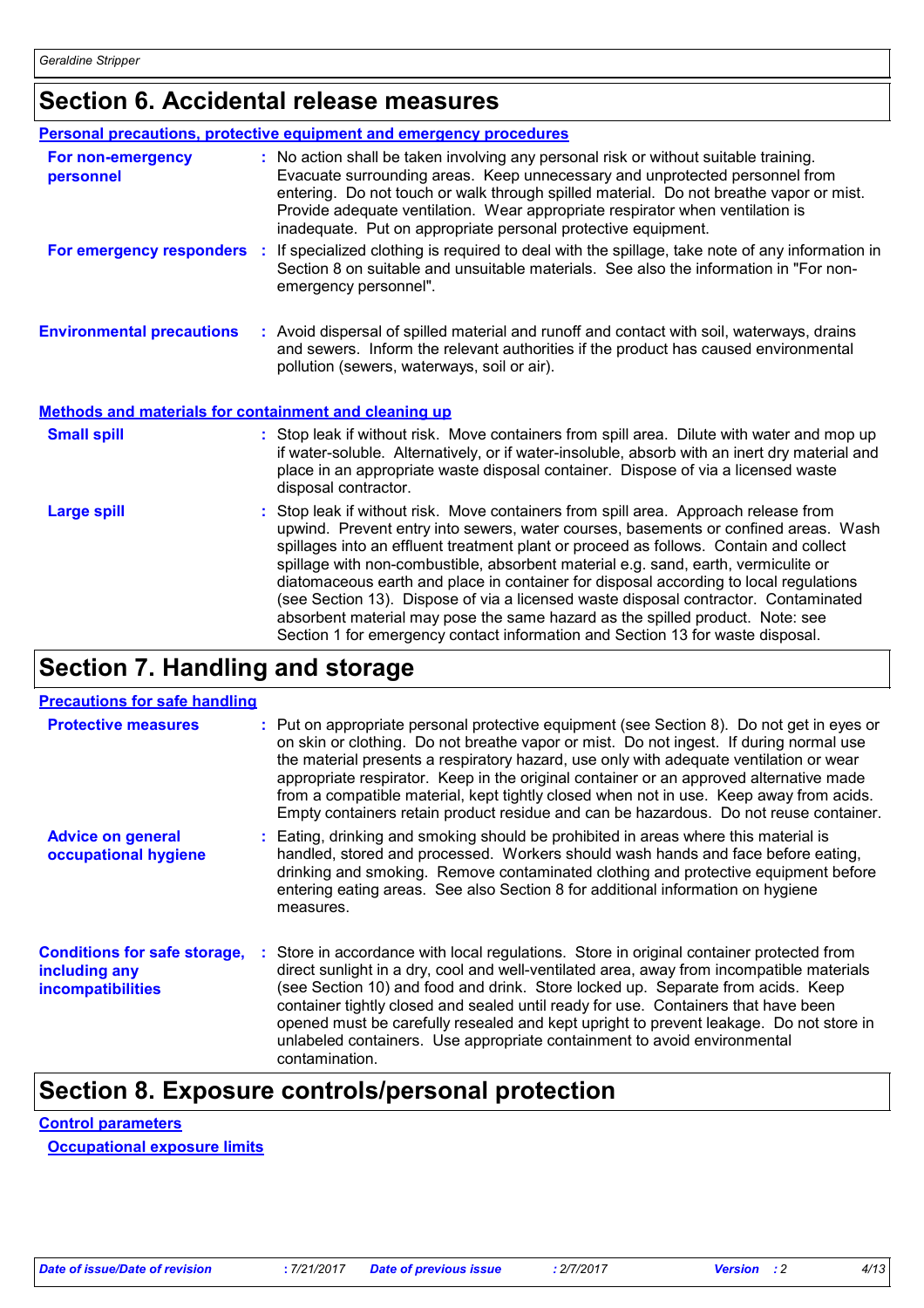# **Section 8. Exposure controls/personal protection**

| <b>Ingredient name</b> | <b>Exposure limits</b>                                     |
|------------------------|------------------------------------------------------------|
| sodium hydroxide       | ACGIH TLV (United States, 4/2014).                         |
|                        | C: $2 \text{ mg/m}^3$                                      |
|                        | OSHA PEL 1989 (United States, 3/1989).                     |
|                        | CEIL: 2 mg/m <sup>3</sup>                                  |
|                        | NIOSH REL (United States, 10/2013).                        |
|                        | CEIL: $2 \text{ mg/m}^3$                                   |
|                        | OSHA PEL (United States, 2/2013).                          |
|                        | TWA: 2 mg/m <sup>3</sup> 8 hours.                          |
| 2-butoxyethanol        | OSHA PEL 1989 (United States, 3/1989).                     |
|                        | Absorbed through skin.                                     |
|                        | TWA: 25 ppm 8 hours.<br>TWA: $120 \text{ mg/m}^3$ 8 hours. |
|                        | NIOSH REL (United States, 10/2013).                        |
|                        | Absorbed through skin.                                     |
|                        | TWA: 5 ppm 10 hours.                                       |
|                        | TWA: $24 \text{ mg/m}^3$ 10 hours.                         |
|                        | ACGIH TLV (United States, 3/2015).                         |
|                        | TWA: 20 ppm 8 hours.                                       |
|                        | OSHA PEL (United States, 2/2013).                          |
|                        | Absorbed through skin.                                     |
|                        | TWA: 50 ppm 8 hours.                                       |
|                        | TWA: 240 mg/m <sup>3</sup> 8 hours.                        |
| 2-aminoethanol         | ACGIH TLV (United States, 3/2015).                         |
|                        | TWA: 3 ppm 8 hours.                                        |
|                        | TWA: $7.5$ mg/m <sup>3</sup> 8 hours.                      |
|                        | STEL: 6 ppm 15 minutes.                                    |
|                        | STEL: 15 mg/m <sup>3</sup> 15 minutes.                     |
|                        | OSHA PEL 1989 (United States, 3/1989).                     |
|                        | TWA: 3 ppm 8 hours.<br>TWA: 8 mg/m <sup>3</sup> 8 hours.   |
|                        | STEL: 6 ppm 15 minutes.                                    |
|                        | STEL: 15 mg/m <sup>3</sup> 15 minutes.                     |
|                        | NIOSH REL (United States, 10/2013).                        |
|                        | TWA: 3 ppm 10 hours.                                       |
|                        | TWA: 8 mg/m <sup>3</sup> 10 hours.                         |
|                        | STEL: 6 ppm 15 minutes.                                    |
|                        | STEL: 15 mg/m <sup>3</sup> 15 minutes.                     |
|                        | OSHA PEL (United States, 2/2013).                          |
|                        | TWA: 3 ppm 8 hours.                                        |
|                        | TWA: 6 mg/m <sup>3</sup> 8 hours.                          |

| <b>Appropriate engineering</b><br><b>controls</b> | : If user operations generate dust, fumes, gas, vapor or mist, use process enclosures,<br>local exhaust ventilation or other engineering controls to keep worker exposure to<br>airborne contaminants below any recommended or statutory limits.                                                                                                                                                  |
|---------------------------------------------------|---------------------------------------------------------------------------------------------------------------------------------------------------------------------------------------------------------------------------------------------------------------------------------------------------------------------------------------------------------------------------------------------------|
| <b>Environmental exposure</b><br><b>controls</b>  | : Emissions from ventilation or work process equipment should be checked to ensure<br>they comply with the requirements of environmental protection legislation. In some<br>cases, fume scrubbers, filters or engineering modifications to the process equipment<br>will be necessary to reduce emissions to acceptable levels.                                                                   |
| <b>Individual protection measures</b>             |                                                                                                                                                                                                                                                                                                                                                                                                   |
| <b>Hygiene measures</b>                           | : Wash hands, forearms and face thoroughly after handling chemical products, before<br>eating, smoking and using the lavatory and at the end of the working period.<br>Appropriate techniques should be used to remove potentially contaminated clothing.<br>Wash contaminated clothing before reusing. Ensure that eyewash stations and safety<br>showers are close to the workstation location. |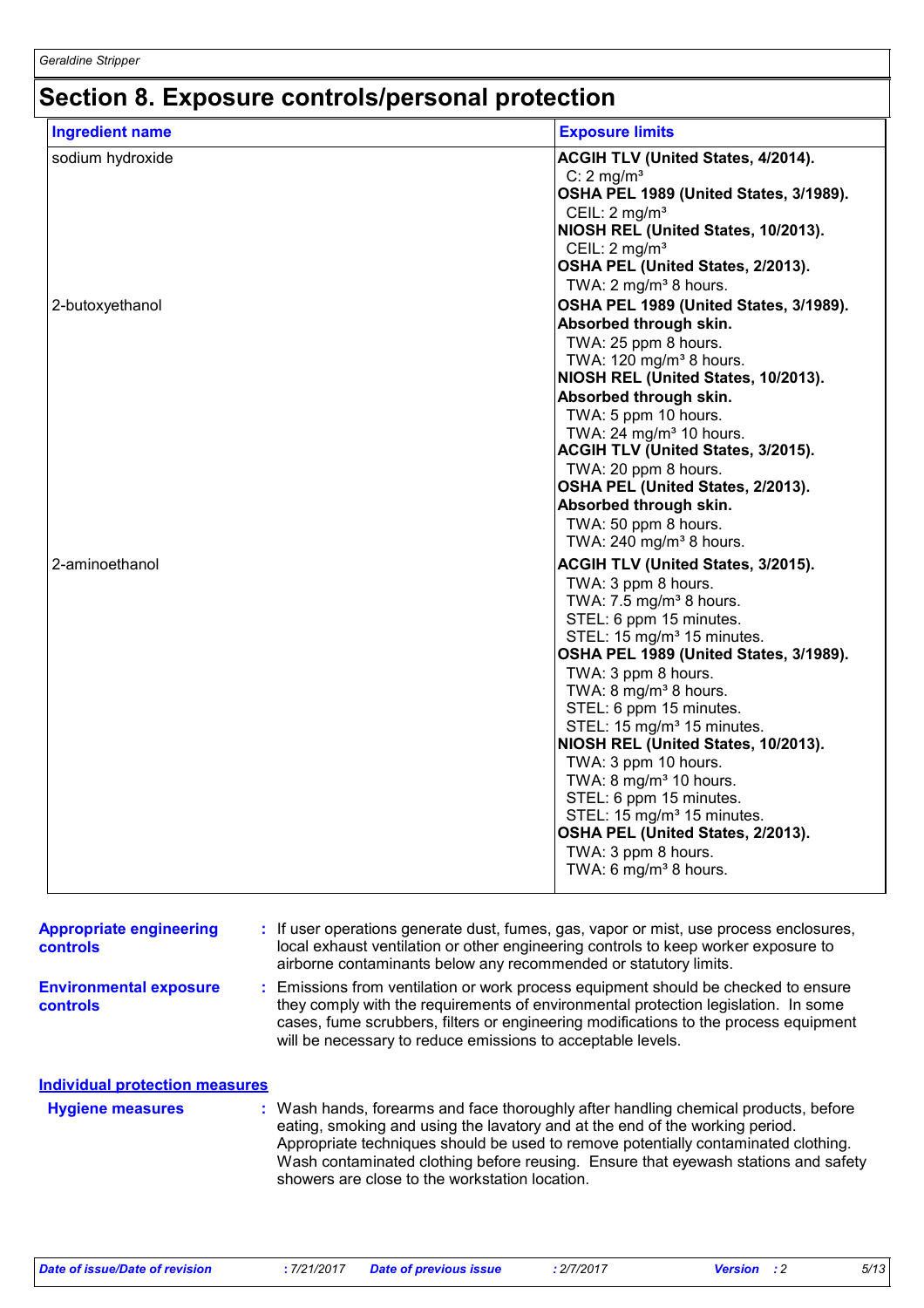# **Section 8. Exposure controls/personal protection**

| <b>Eye/face protection</b>                           | : Safety eyewear complying with an approved standard should be used when a risk<br>assessment indicates this is necessary to avoid exposure to liquid splashes, mists,<br>gases or dusts. If contact is possible, the following protection should be worn, unless<br>the assessment indicates a higher degree of protection: chemical splash goggles and/<br>or face shield. If inhalation hazards exist, a full-face respirator may be required instead.<br>Recommended: splash goggles                                                                                                                                                                              |
|------------------------------------------------------|-----------------------------------------------------------------------------------------------------------------------------------------------------------------------------------------------------------------------------------------------------------------------------------------------------------------------------------------------------------------------------------------------------------------------------------------------------------------------------------------------------------------------------------------------------------------------------------------------------------------------------------------------------------------------|
| <b>Skin protection</b>                               |                                                                                                                                                                                                                                                                                                                                                                                                                                                                                                                                                                                                                                                                       |
| <b>Hand protection</b>                               | : Chemical-resistant, impervious gloves complying with an approved standard should be<br>worn at all times when handling chemical products if a risk assessment indicates this is<br>necessary. Considering the parameters specified by the glove manufacturer, check<br>during use that the gloves are still retaining their protective properties. It should be<br>noted that the time to breakthrough for any glove material may be different for different<br>glove manufacturers. In the case of mixtures, consisting of several substances, the<br>protection time of the gloves cannot be accurately estimated. > 8 hours (breakthrough<br>time): butyl rubber |
| <b>Body protection</b>                               | : Personal protective equipment for the body should be selected based on the task being<br>performed and the risks involved and should be approved by a specialist before<br>handling this product.                                                                                                                                                                                                                                                                                                                                                                                                                                                                   |
| <b>Other skin protection</b>                         | : Appropriate footwear and any additional skin protection measures should be selected<br>based on the task being performed and the risks involved and should be approved by a<br>specialist before handling this product. Recommended: natural rubber (latex)                                                                                                                                                                                                                                                                                                                                                                                                         |
| <b>Respiratory protection</b>                        | : Based on the hazard and potential for exposure, select a respirator that meets the<br>appropriate standard or certification. Respirators must be used according to a<br>respiratory protection program to ensure proper fitting, training, and other important<br>aspects of use.                                                                                                                                                                                                                                                                                                                                                                                   |
| <b>Personal protective</b><br>equipment (Pictograms) |                                                                                                                                                                                                                                                                                                                                                                                                                                                                                                                                                                                                                                                                       |

# **Section 9. Physical and chemical properties**

| <b>Appearance</b>                                 |                         |                                                                        |            |                |             |      |
|---------------------------------------------------|-------------------------|------------------------------------------------------------------------|------------|----------------|-------------|------|
| <b>Physical state</b>                             | $:$ Liquid.             |                                                                        |            |                |             |      |
| <b>Color</b>                                      | $:$ Red.                |                                                                        |            |                |             |      |
| Odor                                              | : Characteristic.       |                                                                        |            |                |             |      |
| <b>Odor threshold</b>                             | : Not available.        |                                                                        |            |                |             |      |
| pH                                                | $: 13 \text{ to } 13.9$ |                                                                        |            |                |             |      |
| <b>Melting point</b>                              | : Not available.        |                                                                        |            |                |             |      |
| <b>Boiling point</b>                              | : Not available.        |                                                                        |            |                |             |      |
| <b>Flash point</b>                                |                         | : Closed cup: 250°C (482°F) [Product does not sustain combustion.]     |            |                |             |      |
| <b>Evaporation rate</b>                           | : Not available.        |                                                                        |            |                |             |      |
| <b>Flammability (solid, gas)</b>                  | : Not available.        |                                                                        |            |                |             |      |
| Lower and upper explosive<br>(flammable) limits   | : Not available.        |                                                                        |            |                |             |      |
| <b>Vapor pressure</b>                             | $:$ Not available.      |                                                                        |            |                |             |      |
| <b>Vapor density</b>                              | : Not available.        |                                                                        |            |                |             |      |
| <b>Relative density</b>                           | : 1.075                 |                                                                        |            |                |             |      |
| <b>Solubility</b>                                 |                         | : Easily soluble in the following materials: cold water and hot water. |            |                |             |      |
| <b>Partition coefficient: n-</b><br>octanol/water | : Not available.        |                                                                        |            |                |             |      |
| <b>Auto-ignition temperature</b>                  | : Not available.        |                                                                        |            |                |             |      |
| <b>Decomposition temperature</b>                  | : Not available.        |                                                                        |            |                |             |      |
| <b>Viscosity</b>                                  | : Not available.        |                                                                        |            |                |             |      |
| <b>Aerosol product</b>                            |                         |                                                                        |            |                |             |      |
| <b>Date of issue/Date of revision</b>             | :7/21/2017              | <b>Date of previous issue</b>                                          | : 2/7/2017 | <b>Version</b> | $\cdot$ : 2 | 6/13 |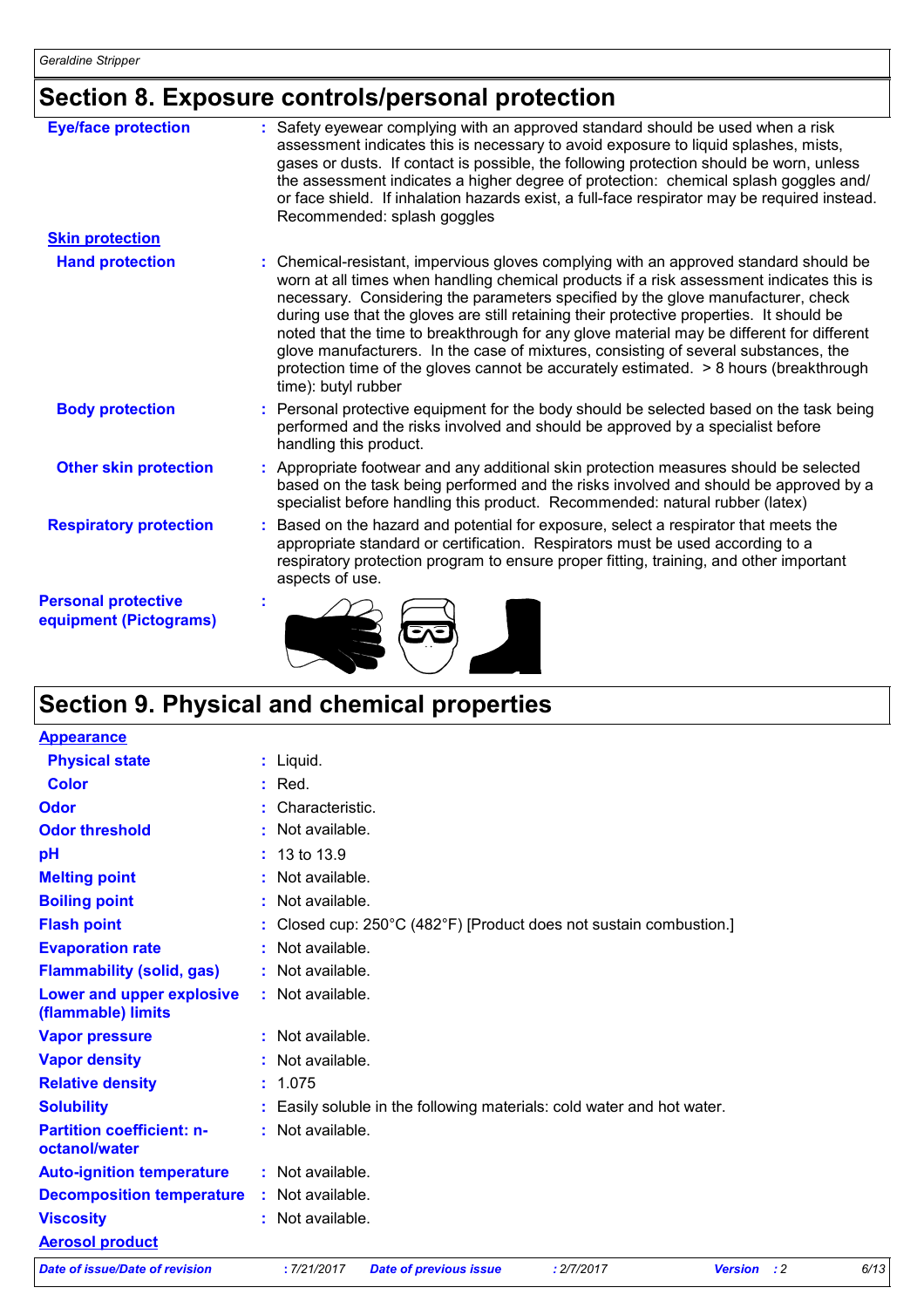# **Section 10. Stability and reactivity**

| <b>Reactivity</b>                                   | : No specific test data related to reactivity available for this product or its ingredients.              |
|-----------------------------------------------------|-----------------------------------------------------------------------------------------------------------|
| <b>Chemical stability</b>                           | : The product is stable.                                                                                  |
| <b>Possibility of hazardous</b><br><b>reactions</b> | : Under normal conditions of storage and use, hazardous reactions will not occur.                         |
| <b>Conditions to avoid</b>                          | : No specific data.                                                                                       |
| <b>Incompatible materials</b>                       | : Reactive or incompatible with the following materials:<br>acids                                         |
| <b>Hazardous decomposition</b><br>products          | : Under normal conditions of storage and use, hazardous decomposition products should<br>not be produced. |

# **Section 11. Toxicological information**

#### **Information on toxicological effects**

#### **Acute toxicity**

| <b>Product/ingredient name</b> | <b>Result</b>        | <b>Species</b> | <b>Dose</b>           | <b>Exposure</b> |
|--------------------------------|----------------------|----------------|-----------------------|-----------------|
| 2-butoxyethanol                | LC50 Inhalation Gas. | Rat            | $ 450$ ppm            | l4 hours        |
|                                | LD50 Dermal          | Rabbit         | $ 220 \text{ mg/kg} $ |                 |
|                                | ILD50 Oral           | Rat            | $ 250 \text{ mg/kg} $ |                 |
| 2-aminoethanol                 | LD50 Oral            | Rat            | $1720$ mg/kg          |                 |
| Silicic acid, sodium salt      | LD50 Oral            | Rat            | 1960 mg/kg            |                 |

#### **Irritation/Corrosion**

| <b>Result</b>          | <b>Species</b>                                                                                                                                                                                                                                                   | <b>Score</b>                                                                                              | <b>Exposure</b> | <b>Observation</b>                                                                                                                                                                                                                                                                         |
|------------------------|------------------------------------------------------------------------------------------------------------------------------------------------------------------------------------------------------------------------------------------------------------------|-----------------------------------------------------------------------------------------------------------|-----------------|--------------------------------------------------------------------------------------------------------------------------------------------------------------------------------------------------------------------------------------------------------------------------------------------|
| Eyes - Severe irritant | Monkey                                                                                                                                                                                                                                                           |                                                                                                           | 24 hours 1      |                                                                                                                                                                                                                                                                                            |
|                        |                                                                                                                                                                                                                                                                  |                                                                                                           | Percent         |                                                                                                                                                                                                                                                                                            |
| Eyes - Mild irritant   | Rabbit                                                                                                                                                                                                                                                           |                                                                                                           | 400             |                                                                                                                                                                                                                                                                                            |
|                        |                                                                                                                                                                                                                                                                  |                                                                                                           | Micrograms      |                                                                                                                                                                                                                                                                                            |
| Eyes - Severe irritant | Rabbit                                                                                                                                                                                                                                                           |                                                                                                           | 24 hours 50     |                                                                                                                                                                                                                                                                                            |
|                        |                                                                                                                                                                                                                                                                  |                                                                                                           |                 |                                                                                                                                                                                                                                                                                            |
|                        |                                                                                                                                                                                                                                                                  |                                                                                                           |                 |                                                                                                                                                                                                                                                                                            |
|                        |                                                                                                                                                                                                                                                                  |                                                                                                           |                 |                                                                                                                                                                                                                                                                                            |
|                        |                                                                                                                                                                                                                                                                  |                                                                                                           |                 |                                                                                                                                                                                                                                                                                            |
|                        |                                                                                                                                                                                                                                                                  |                                                                                                           |                 |                                                                                                                                                                                                                                                                                            |
|                        |                                                                                                                                                                                                                                                                  |                                                                                                           |                 |                                                                                                                                                                                                                                                                                            |
|                        |                                                                                                                                                                                                                                                                  |                                                                                                           |                 |                                                                                                                                                                                                                                                                                            |
|                        |                                                                                                                                                                                                                                                                  |                                                                                                           |                 |                                                                                                                                                                                                                                                                                            |
|                        |                                                                                                                                                                                                                                                                  |                                                                                                           |                 |                                                                                                                                                                                                                                                                                            |
|                        |                                                                                                                                                                                                                                                                  |                                                                                                           |                 |                                                                                                                                                                                                                                                                                            |
|                        |                                                                                                                                                                                                                                                                  |                                                                                                           |                 |                                                                                                                                                                                                                                                                                            |
|                        |                                                                                                                                                                                                                                                                  |                                                                                                           |                 |                                                                                                                                                                                                                                                                                            |
|                        |                                                                                                                                                                                                                                                                  |                                                                                                           |                 |                                                                                                                                                                                                                                                                                            |
|                        |                                                                                                                                                                                                                                                                  |                                                                                                           |                 |                                                                                                                                                                                                                                                                                            |
|                        |                                                                                                                                                                                                                                                                  |                                                                                                           |                 |                                                                                                                                                                                                                                                                                            |
|                        |                                                                                                                                                                                                                                                                  |                                                                                                           |                 |                                                                                                                                                                                                                                                                                            |
|                        |                                                                                                                                                                                                                                                                  |                                                                                                           |                 |                                                                                                                                                                                                                                                                                            |
|                        |                                                                                                                                                                                                                                                                  |                                                                                                           |                 |                                                                                                                                                                                                                                                                                            |
|                        |                                                                                                                                                                                                                                                                  |                                                                                                           |                 |                                                                                                                                                                                                                                                                                            |
| Skin - Severe irritant |                                                                                                                                                                                                                                                                  |                                                                                                           |                 |                                                                                                                                                                                                                                                                                            |
|                        |                                                                                                                                                                                                                                                                  |                                                                                                           |                 |                                                                                                                                                                                                                                                                                            |
|                        | Eyes - Severe irritant<br>Eyes - Severe irritant<br>Skin - Mild irritant<br>Skin - Severe irritant<br>Eyes - Moderate irritant<br>Eyes - Severe irritant<br>Skin - Mild irritant<br>Eyes - Severe irritant<br>Skin - Moderate irritant<br>Eyes - Severe irritant | Rabbit<br>Rabbit<br>Human<br>Rabbit<br>Rabbit<br>Rabbit<br>Rabbit<br>Rabbit<br>Rabbit<br>Rabbit<br>Rabbit |                 | Micrograms<br>1 Percent<br>0.5 minutes 1<br>milligrams<br>24 hours 2<br>Percent<br>24 hours 500<br>milligrams<br>24 hours 100<br>milligrams<br>100<br>milligrams<br>500<br>milligrams<br>250<br>Micrograms<br>505<br>milligrams<br>24 hours 10<br>milligrams<br>24 hours 500<br>milligrams |

#### **Sensitization**

Not available.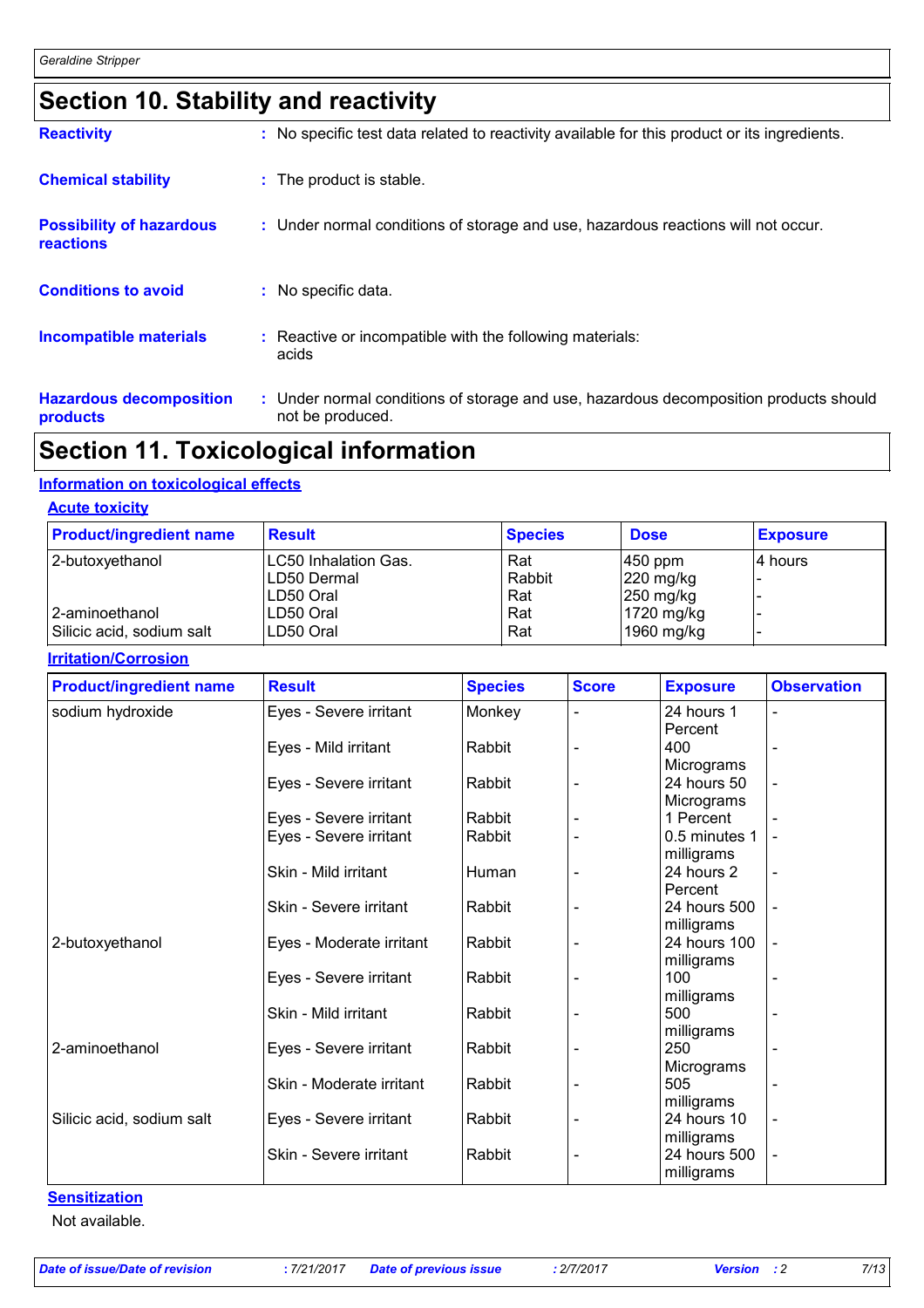# **Section 11. Toxicological information**

#### **Mutagenicity**

Not available.

#### **Carcinogenicity**

Not available.

#### **Classification**

| <b>Product/ingredient name</b> | <b>OSHA</b> | <b>IARC</b> | <b>NTP</b> |
|--------------------------------|-------------|-------------|------------|
| 2-butoxyethanol                |             |             |            |

#### **Reproductive toxicity**

Not available.

#### **Teratogenicity**

Not available.

#### **Specific target organ toxicity (single exposure)**

| <b>Name</b>             | <b>Category</b> | <b>Route of</b><br><b>exposure</b> | <b>Target organs</b>             |
|-------------------------|-----------------|------------------------------------|----------------------------------|
| 2-aminoethanol          | Category 3      | Not applicable.                    | Respiratory tract<br>lirritation |
| sodium xylenesulphonate | Category 3      | Not applicable.                    | Respiratory tract<br>irritation  |

### **Specific target organ toxicity (repeated exposure)**

Not available.

#### **Aspiration hazard**

Not available.

| Information on the likely<br>routes of exposure | : Routes of entry anticipated: Oral, Dermal, Inhalation.                                               |
|-------------------------------------------------|--------------------------------------------------------------------------------------------------------|
| <b>Potential acute health effects</b>           |                                                                                                        |
| <b>Eye contact</b>                              | : Causes serious eye damage.                                                                           |
| <b>Inhalation</b>                               | : No known significant effects or critical hazards.                                                    |
| <b>Skin contact</b>                             | Causes severe burns.                                                                                   |
| <b>Ingestion</b>                                | : No known significant effects or critical hazards.                                                    |
|                                                 | <b>Symptoms related to the physical, chemical and toxicological characteristics</b>                    |
| <b>Eye contact</b>                              | : Adverse symptoms may include the following:<br>pain<br>watering<br>redness                           |
| <b>Inhalation</b>                               | : No specific data.                                                                                    |
| <b>Skin contact</b>                             | : Adverse symptoms may include the following:<br>pain or irritation<br>redness<br>blistering may occur |
| <b>Ingestion</b>                                | : Adverse symptoms may include the following:<br>stomach pains                                         |

| Delayed and immediate effects and also chronic effects from short and long term exposure |                  |                                                                                                                                                   |            |                    |      |
|------------------------------------------------------------------------------------------|------------------|---------------------------------------------------------------------------------------------------------------------------------------------------|------------|--------------------|------|
| <b>Short term exposure</b>                                                               |                  |                                                                                                                                                   |            |                    |      |
| <b>Potential immediate</b><br><b>effects</b>                                             |                  | : skin lesion/eczema skin rash or hives conjunctivitis cornea dehydration pain coughing<br>wheezing and breathing difficulties nausea or vomiting |            |                    |      |
| <b>Potential delayed effects</b>                                                         | : Not available. |                                                                                                                                                   |            |                    |      |
| Date of issue/Date of revision                                                           | :7/21/2017       | Date of previous issue                                                                                                                            | : 2/7/2017 | <b>Version</b> : 2 | 8/13 |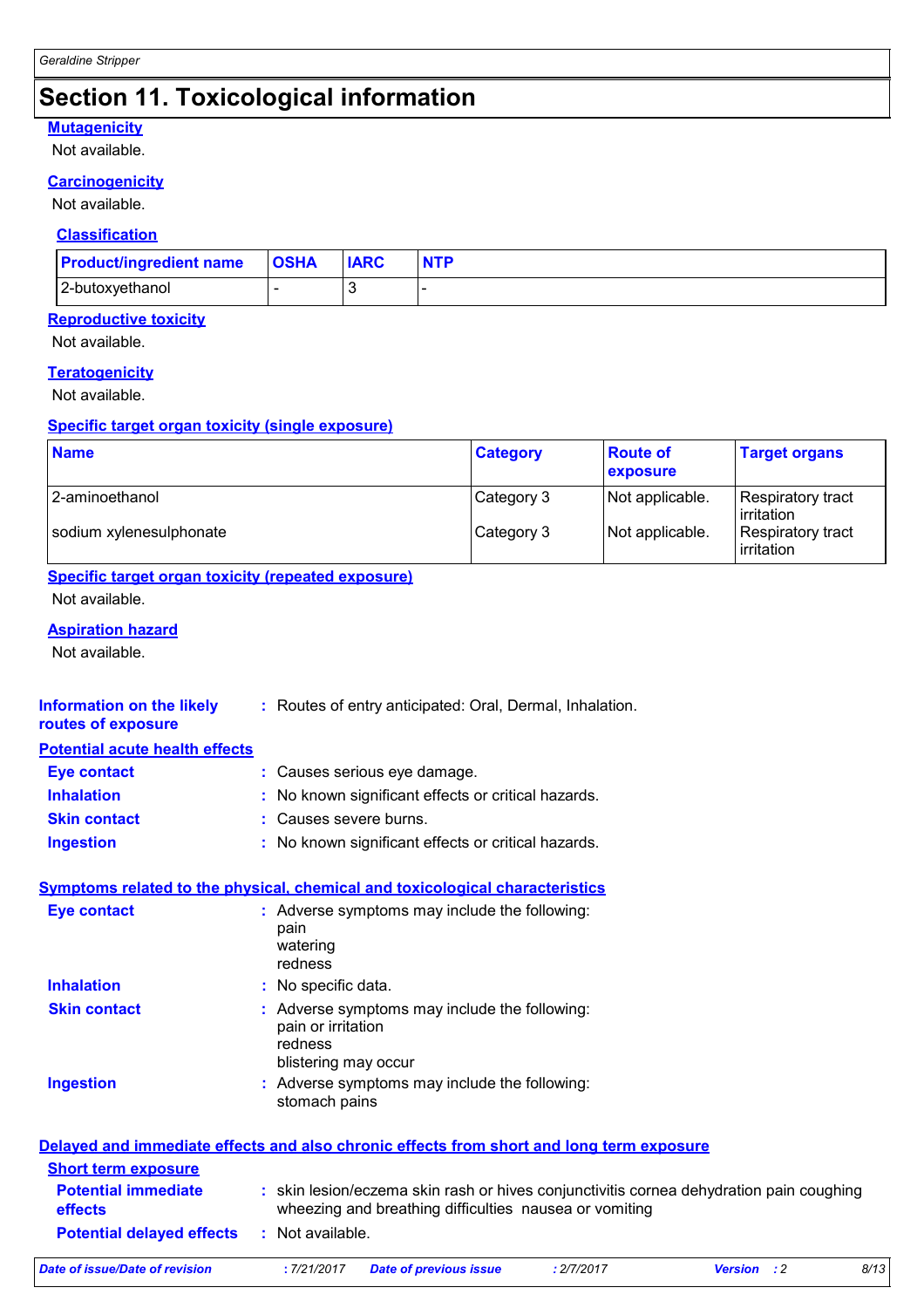# **Section 11. Toxicological information**

| Long term exposure                                |                                                     |
|---------------------------------------------------|-----------------------------------------------------|
| <b>Potential immediate</b><br><b>effects</b>      | $:$ Not available.                                  |
| <b>Potential delayed effects : Not available.</b> |                                                     |
| <b>Potential chronic health effects</b>           |                                                     |
| Not available.                                    |                                                     |
| <b>General</b>                                    | : No known significant effects or critical hazards. |
| <b>Carcinogenicity</b>                            | : No known significant effects or critical hazards. |
| <b>Mutagenicity</b>                               | : No known significant effects or critical hazards. |
| <b>Teratogenicity</b>                             | : No known significant effects or critical hazards. |
| <b>Developmental effects</b>                      | : No known significant effects or critical hazards. |
| <b>Fertility effects</b>                          | : No known significant effects or critical hazards. |

#### **Numerical measures of toxicity**

#### **Acute toxicity estimates**

| Route | <b>ATE value</b> |
|-------|------------------|
| Oral  | 9078.9 mg/kg     |

## **Section 12. Ecological information**

#### **Toxicity**

| <b>Product/ingredient name</b> | <b>Result</b>                        | <b>Species</b>                                | <b>Exposure</b> |
|--------------------------------|--------------------------------------|-----------------------------------------------|-----------------|
| sodium hydroxide               | Acute EC50 40.38 mg/l Fresh water    | Crustaceans - Ceriodaphnia<br>dubia - Neonate | 48 hours        |
|                                | Acute LC50 125 ppm Fresh water       | Fish - Gambusia affinis - Adult               | 96 hours        |
|                                | Chronic NOEC 56 mg/l Marine water    | Fish - Poecilia reticulata - Young            | 96 hours        |
| 2-butoxyethanol                | Acute EC50 >1000 mg/l Fresh water    | Daphnia - Daphnia magna                       | 48 hours        |
|                                | Acute LC50 800000 µg/l Marine water  | Crustaceans - Crangon crangon                 | 48 hours        |
|                                | Acute LC50 1250000 µg/l Marine water | Fish - Menidia beryllina                      | 96 hours        |
| 2-aminoethanol                 | Acute EC50 8.42 mg/l Fresh water     | Algae - Desmodesmus<br>subspicatus            | 72 hours        |
|                                | Acute LC50 >100000 µg/l Marine water | Crustaceans - Crangon crangon -<br>Adult      | 48 hours        |
|                                | Acute LC50 150 mg/l Fresh water      | Fish - Oncorhynchus mykiss -<br>Yolk-sac fry  | 96 hours        |
| Silicic acid, sodium salt      | Acute EC50 0.4 mg/l Fresh water      | Crustaceans - Ceriodaphnia<br>dubia - Neonate | 48 hours        |
|                                | Acute LC50 494000 µg/l Fresh water   | Daphnia - Daphnia magna                       | 48 hours        |

#### **Persistence and degradability**

Not available.

#### **Bioaccumulative potential**

| <b>Product/ingredient name</b> | LogP <sub>ow</sub> | <b>BCF</b> | <b>⊩Potential</b> |
|--------------------------------|--------------------|------------|-------------------|
| 2-butoxyethanol                | 0.81               |            | low               |
| 2-aminoethanol                 | $-1.31$            |            | low               |
| sodium xylenesulphonate        | $-3.12$            |            | low               |

#### **Mobility in soil**

**Soil/water partition coefficient (Koc)** 

**:** Not available.

*Date of issue/Date of revision* **:** *7/21/2017 Date of previous issue : 2/7/2017 Version : 2 9/13*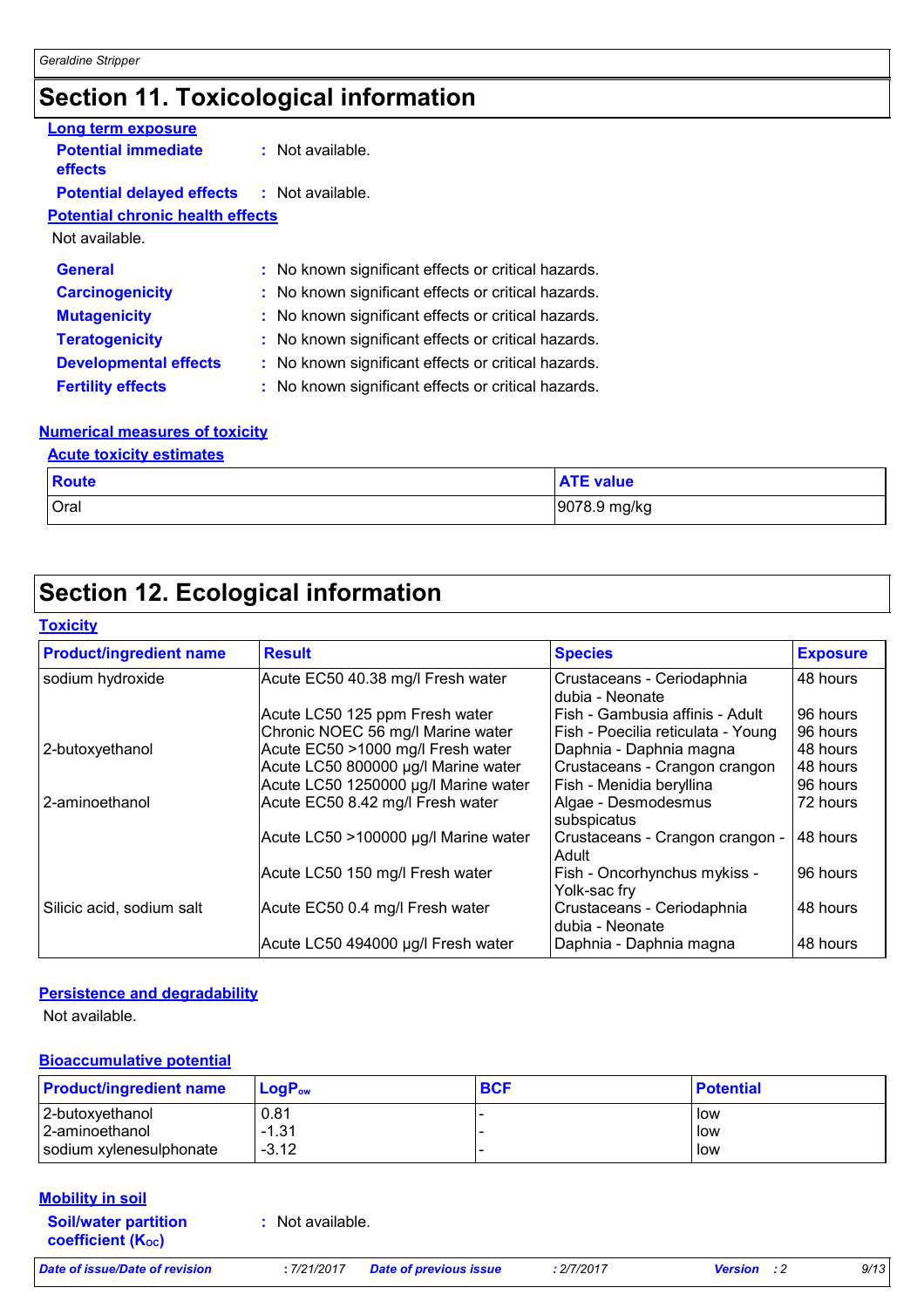# **Section 12. Ecological information**

**Other adverse effects** : No known significant effects or critical hazards.

### **Section 13. Disposal considerations**

The generation of waste should be avoided or minimized wherever possible. Disposal of this product, solutions and any by-products should at all times comply with the requirements of environmental protection and waste disposal legislation and any regional local authority requirements. Dispose of surplus and non-recyclable products via a licensed waste disposal contractor. Waste should not be disposed of untreated to the sewer unless fully compliant with the requirements of all authorities with jurisdiction. Waste packaging should be recycled. Incineration or landfill should only be considered when recycling is not feasible. This material and its container must be disposed of in a safe way. Care should be taken when handling emptied containers that have not been cleaned or rinsed out. Empty containers or liners may retain some product residues. Avoid dispersal of spilled material and runoff and contact with soil, waterways, drains and sewers. **Disposal methods :**

### **Section 14. Transport information**

|                                         | <b>DOT</b><br><b>Classification</b>                                                                                                                                                                                            | <b>TDG</b><br><b>Classification</b>                                                                                                                                                                                        | <b>Mexico</b><br><b>Classification</b>               | <b>ADR/RID</b>                                                                                                                                                        | <b>IMDG</b>                                                                                                                                    | <b>IATA</b>                                                                                                                         |
|-----------------------------------------|--------------------------------------------------------------------------------------------------------------------------------------------------------------------------------------------------------------------------------|----------------------------------------------------------------------------------------------------------------------------------------------------------------------------------------------------------------------------|------------------------------------------------------|-----------------------------------------------------------------------------------------------------------------------------------------------------------------------|------------------------------------------------------------------------------------------------------------------------------------------------|-------------------------------------------------------------------------------------------------------------------------------------|
| <b>UN number</b>                        | 1760                                                                                                                                                                                                                           | 1760                                                                                                                                                                                                                       | 1760                                                 | 1760                                                                                                                                                                  | 1760                                                                                                                                           | 1760                                                                                                                                |
| <b>UN proper</b><br>shipping name       | Corrosive<br>liquid, n.o.s.<br>(sodium<br>hydroxide)                                                                                                                                                                           | Corrosive<br>liquid, n.o.s.<br>(sodium<br>hydroxide)                                                                                                                                                                       | Corrosive<br>liquid, n.o.s.<br>(sodium<br>hydroxide) | Corrosive<br>liquid, n.o.s.<br>(sodium<br>hydroxide)                                                                                                                  | Corrosive<br>liquid, n.o.s.<br>(sodium<br>hydroxide)<br><b>MARINE</b><br><b>POLLUTANT</b><br>(2-aminoethanol,<br>Silicic Acid,<br>Sodium Salt) | Corrosive<br>liquid, n.o.s.<br>(sodium<br>hydroxide)                                                                                |
| <b>Transport</b><br>hazard class(es)    | 8                                                                                                                                                                                                                              | 8                                                                                                                                                                                                                          | 8                                                    | 8                                                                                                                                                                     | 8                                                                                                                                              | 8                                                                                                                                   |
| <b>Packing group</b>                    | Ш                                                                                                                                                                                                                              | Ш                                                                                                                                                                                                                          | $\mathbf{I}$                                         | Ш                                                                                                                                                                     | Ш                                                                                                                                              | $\mathbf{I}$                                                                                                                        |
| <b>Environmental</b><br>hazards         | No.                                                                                                                                                                                                                            | Yes.                                                                                                                                                                                                                       | No.                                                  | Yes.                                                                                                                                                                  | Yes.                                                                                                                                           | No.                                                                                                                                 |
| <b>Additional</b><br><b>information</b> | <b>Reportable</b><br>quantity<br>23737.2 lbs /<br>10776.7 kg<br>[2648.3 gal /<br>10024.8 L]<br>Package sizes<br>shipped in<br>quantities less<br>than the<br>product<br>reportable<br>quantity are<br>not subject to<br>the RQ | Product<br>classified as<br>per the<br>following<br>sections of the<br>Transportation<br>of Dangerous<br>Goods<br>Regulations: 2.<br>40-2.42 (Class<br>8), 2.7 (Marine<br>pollutant mark).<br>The marine<br>pollutant mark |                                                      | The<br>environmentally<br>hazardous<br>substance<br>mark is not<br>required when<br>transported in<br>sizes of $\leq 5$ L or<br>$≤5$ kg.<br><b>Tunnel code</b><br>(E) | The marine<br>pollutant mark<br>is not required<br>when<br>transported in<br>sizes of ≤5 L or<br>≤5 kg.                                        | The<br>environmentally<br>hazardous<br>substance<br>mark may<br>appear if<br>required by<br>other<br>transportation<br>regulations. |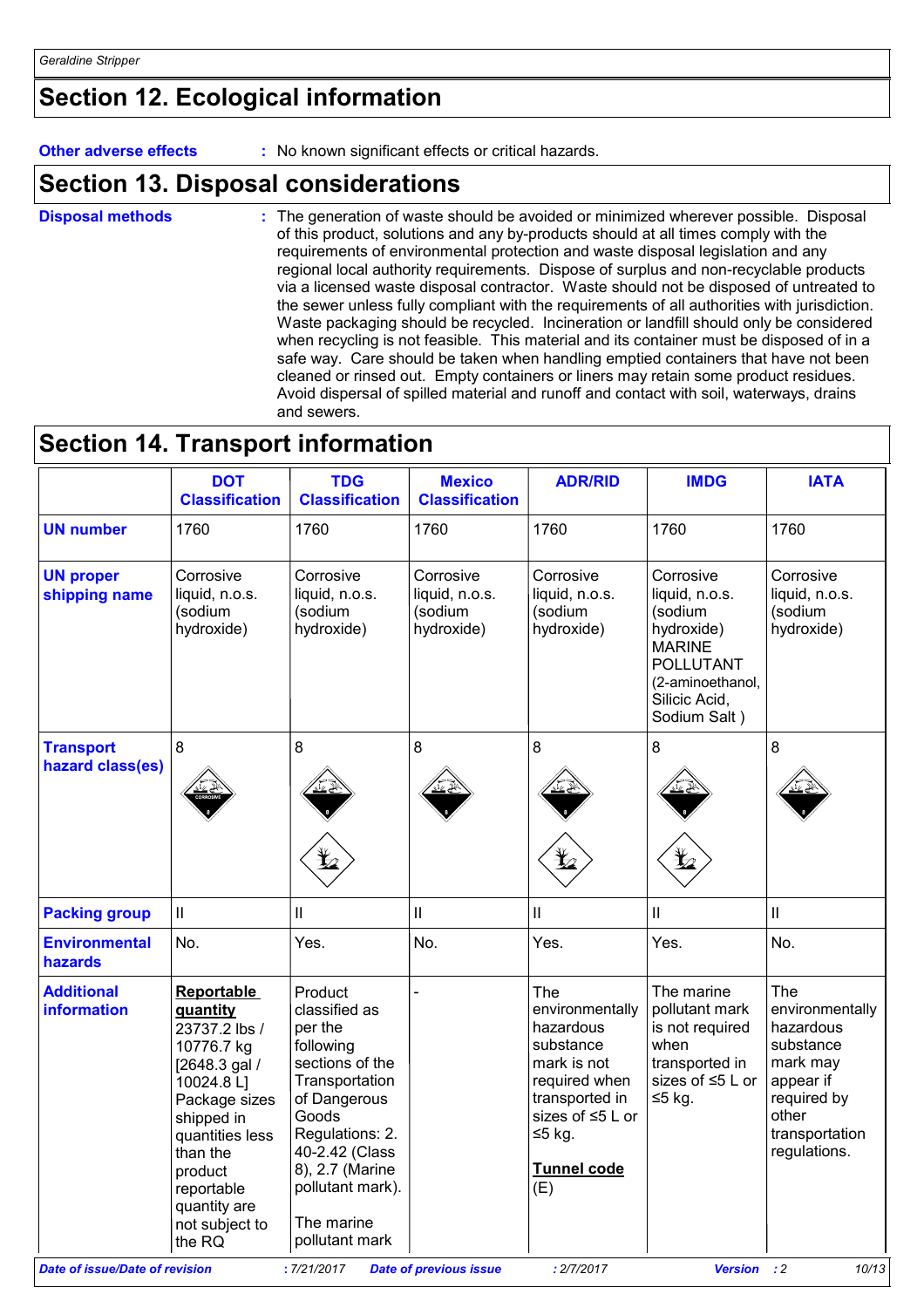*Geraldine Stripper*

### **Section 14. Transport information**

| <b>UGULUTI IT. HANSPULL INTUINALION</b> |                                                             |                                                                                 |  |  |  |
|-----------------------------------------|-------------------------------------------------------------|---------------------------------------------------------------------------------|--|--|--|
|                                         | (reportable<br>quantity)<br>transportation<br>requirements. | is not required<br>when<br>transported by<br>∣road or rail.                     |  |  |  |
|                                         | <b>Limited</b><br>guantity<br>Yes.                          | <b>Explosive</b><br><b>Limit and</b><br><b>Limited</b><br><b>Quantity Index</b> |  |  |  |

**Special precautions for user** : Transport within user's premises: always transport in closed containers that are upright and secure. Ensure that persons transporting the product know what to do in the event of an accident or spillage.

**Transport in bulk according to Annex II of MARPOL and the IBC Code :** Not available.

### **Section 15. Regulatory information**

| <b>U.S. Federal regulations</b>                                                         | : TSCA 8(a) PAIR: benzaldehyde                                              |                       |                                                |                 |                                                 |                                                 |
|-----------------------------------------------------------------------------------------|-----------------------------------------------------------------------------|-----------------------|------------------------------------------------|-----------------|-------------------------------------------------|-------------------------------------------------|
|                                                                                         | TSCA 8(a) CDR Exempt/Partial exemption: Not determined                      |                       |                                                |                 |                                                 |                                                 |
|                                                                                         | All components are listed or exempted.                                      |                       |                                                |                 |                                                 |                                                 |
|                                                                                         | Clean Water Act (CWA) 311: sodium hydroxide; sodium dodecylbenzenesulfonate |                       |                                                |                 |                                                 |                                                 |
| <b>Clean Air Act Section 112</b><br>÷.<br>(b) Hazardous Air<br><b>Pollutants (HAPs)</b> | Not listed                                                                  |                       |                                                |                 |                                                 |                                                 |
| <b>Clean Air Act Section 602</b><br><b>Class I Substances</b>                           | : Not listed                                                                |                       |                                                |                 |                                                 |                                                 |
| <b>Clean Air Act Section 602</b><br><b>Class II Substances</b>                          | : Not listed                                                                |                       |                                                |                 |                                                 |                                                 |
| <b>DEA List I Chemicals</b><br>(Precursor Chemicals)                                    | : Not listed                                                                |                       |                                                |                 |                                                 |                                                 |
| <b>DEA List II Chemicals</b><br><b>(Essential Chemicals)</b>                            | : Not listed                                                                |                       |                                                |                 |                                                 |                                                 |
| <b>SARA 302/304</b>                                                                     |                                                                             |                       |                                                |                 |                                                 |                                                 |
| <b>Composition/information on ingredients</b>                                           |                                                                             |                       |                                                |                 |                                                 |                                                 |
| No products were found.                                                                 |                                                                             |                       |                                                |                 |                                                 |                                                 |
| <b>SARA 304 RQ</b>                                                                      | : Not applicable.                                                           |                       |                                                |                 |                                                 |                                                 |
| <b>SARA 311/312</b>                                                                     |                                                                             |                       |                                                |                 |                                                 |                                                 |
| <b>Classification</b>                                                                   | : Immediate (acute) health hazard                                           |                       |                                                |                 |                                                 |                                                 |
| <b>Composition/information on ingredients</b>                                           |                                                                             |                       |                                                |                 |                                                 |                                                 |
|                                                                                         |                                                                             |                       |                                                |                 |                                                 |                                                 |
| <b>Name</b>                                                                             | $\frac{9}{6}$                                                               | <b>Fire</b><br>hazard | <b>Sudden</b><br>release of<br><b>pressure</b> | <b>Reactive</b> | <b>Immediate</b><br>(acute)<br>health<br>hazard | <b>Delayed</b><br>(chronic)<br>health<br>hazard |
| sodium hydroxide                                                                        | $\geq 3 - 5$                                                                | No.                   | No.                                            | No.             | Yes.                                            | No.                                             |
| 2-butoxyethanol                                                                         | $\geq 3 - 5$                                                                | Yes.                  | No.                                            | No.             | Yes.                                            | No.                                             |
| 2-aminoethanol                                                                          | $\geq 1 - 3$                                                                | Yes.                  | No.                                            | No.             | Yes.                                            | No.                                             |
| Silicic acid, sodium salt                                                               | $\geq 1 - 3$                                                                | No.                   | No.                                            | No.             | Yes.                                            | No.                                             |
| Fatty acids, tall-oil, sodium salts                                                     | $\geq 1 - 3$<br>$\geq 1 - 3$                                                | No.                   | No.<br>No.                                     | No.<br>No.      | Yes.<br>Yes.                                    | No.                                             |
| sodium xylenesulphonate                                                                 |                                                                             | No.                   |                                                |                 |                                                 | No.                                             |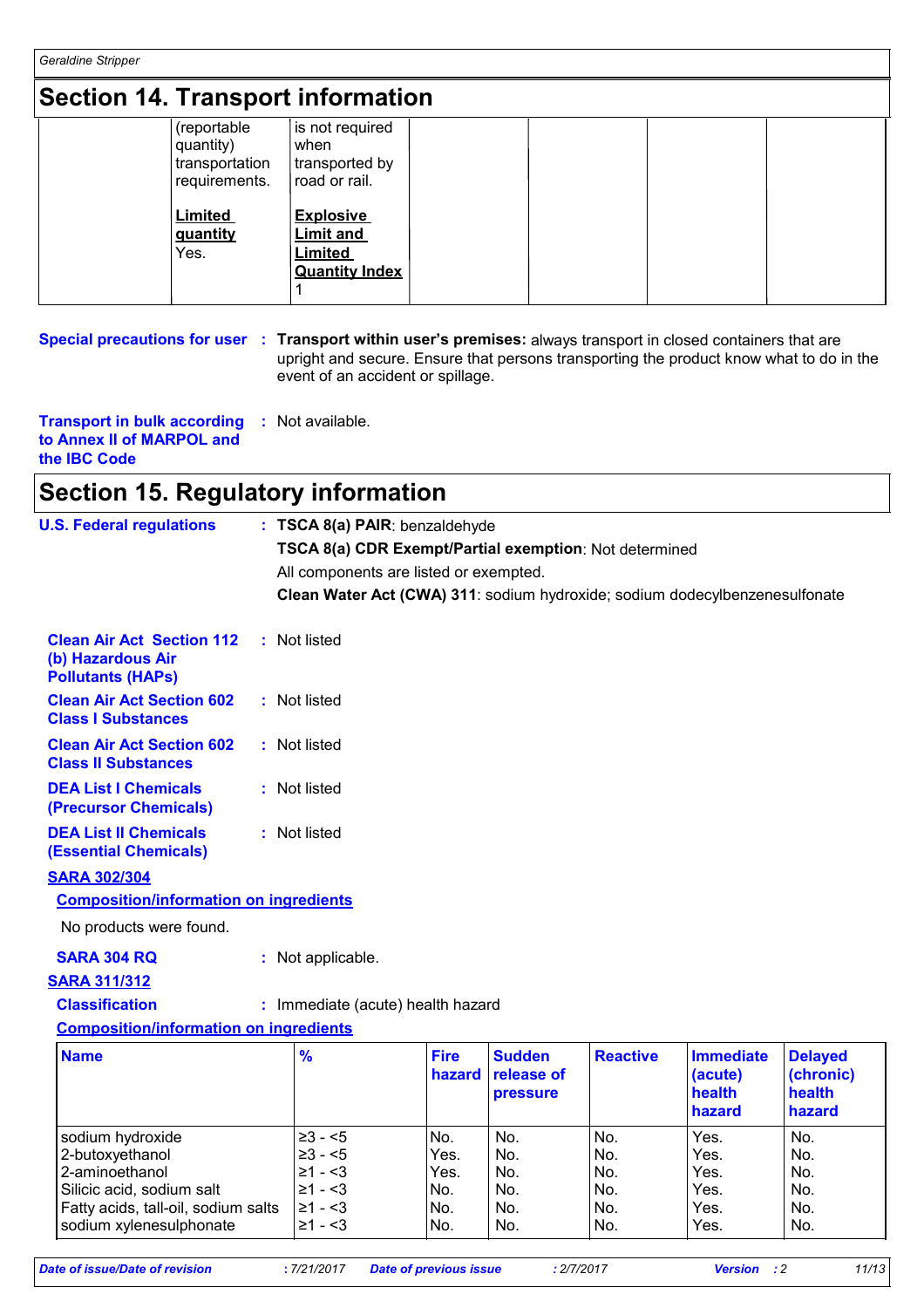# **Section 15. Regulatory information**

| <b>SARA 313</b> |  |  |
|-----------------|--|--|
|                 |  |  |

|                                           | <b>Product name</b> | <b>CAS number</b> | $\%$          |
|-------------------------------------------|---------------------|-------------------|---------------|
| <b>Form R - Reporting</b><br>requirements | 2-butoxyethanol     | $111 - 76 - 2$    | $\geq 3 - 5$  |
| <b>Supplier notification</b>              | 2-butoxyethanol     | $111 - 76 - 2$    | $\geq$ 3 - <5 |

SARA 313 notifications must not be detached from the SDS and any copying and redistribution of the SDS shall include copying and redistribution of the notice attached to copies of the SDS subsequently redistributed.

|                                               | copying and redistribution of the notice attached to copies of the SDS subsequently redistributed.                                       |  |  |  |
|-----------------------------------------------|------------------------------------------------------------------------------------------------------------------------------------------|--|--|--|
| <b>State regulations</b>                      |                                                                                                                                          |  |  |  |
| <b>Massachusetts</b>                          | : The following components are listed: ETHANOLAMINE; 2-AMINOETHANOL; Sodium<br>Hydroxide Solution; 2-BUTOXYETHANOL; BUTYL CELLOSOLVE     |  |  |  |
| <b>New York</b>                               | : The following components are listed: Sodium hydroxide                                                                                  |  |  |  |
| <b>New Jersey</b>                             | : The following components are listed: ETHANOLAMINE; ETHANOL, 2-AMINO-; Sodium<br>Hydroxide Solution; 2-BUTOXY ETHANOL; BUTYL CELLOSOLVE |  |  |  |
| <b>Pennsylvania</b>                           | : The following components are listed: ETHANOL, 2-AMINO-; Sodium Hydroxide Solution;<br>ETHANOL, 2-BUTOXY-                               |  |  |  |
| <b>International regulations</b>              |                                                                                                                                          |  |  |  |
|                                               | <b>Chemical Weapon Convention List Schedules I, II &amp; III Chemicals</b>                                                               |  |  |  |
| Not listed.                                   |                                                                                                                                          |  |  |  |
| <b>Montreal Protocol (Annexes A, B, C, E)</b> |                                                                                                                                          |  |  |  |
| Not listed.                                   |                                                                                                                                          |  |  |  |
|                                               | <b>Stockholm Convention on Persistent Organic Pollutants</b>                                                                             |  |  |  |
| Not listed.                                   |                                                                                                                                          |  |  |  |
|                                               |                                                                                                                                          |  |  |  |
|                                               | <b>Rotterdam Convention on Prior Informed Consent (PIC)</b>                                                                              |  |  |  |
| Not listed.                                   |                                                                                                                                          |  |  |  |
|                                               | <b>UNECE Aarhus Protocol on POPs and Heavy Metals</b>                                                                                    |  |  |  |
| Not listed.                                   |                                                                                                                                          |  |  |  |
| <b>International lists</b>                    |                                                                                                                                          |  |  |  |
| <b>National inventory</b>                     |                                                                                                                                          |  |  |  |
| <b>Australia</b>                              | : All components are listed or exempted.                                                                                                 |  |  |  |
| <b>Canada</b>                                 | : All components are listed or exempted.                                                                                                 |  |  |  |
| <b>China</b>                                  | : All components are listed or exempted.                                                                                                 |  |  |  |
| <b>Europe</b>                                 | : All components are listed or exempted.                                                                                                 |  |  |  |
| <b>Japan</b>                                  | Japan inventory (ENCS): All components are listed or exempted.<br>Japan inventory (ISHL): Not determined.                                |  |  |  |
| <b>Malaysia</b>                               | : Not determined.                                                                                                                        |  |  |  |
| <b>New Zealand</b>                            | : All components are listed or exempted.                                                                                                 |  |  |  |
| <b>Philippines</b>                            | : All components are listed or exempted.                                                                                                 |  |  |  |
| <b>Republic of Korea</b>                      | All components are listed or exempted.                                                                                                   |  |  |  |
| <b>Taiwan</b>                                 | : All components are listed or exempted.                                                                                                 |  |  |  |

### **Section 16. Other information**

#### **Hazardous Material Information System (U.S.A.)**

| <b>Health</b>           | * |  |
|-------------------------|---|--|
| <b>Flammability</b>     |   |  |
| <b>Physical hazards</b> |   |  |
|                         |   |  |